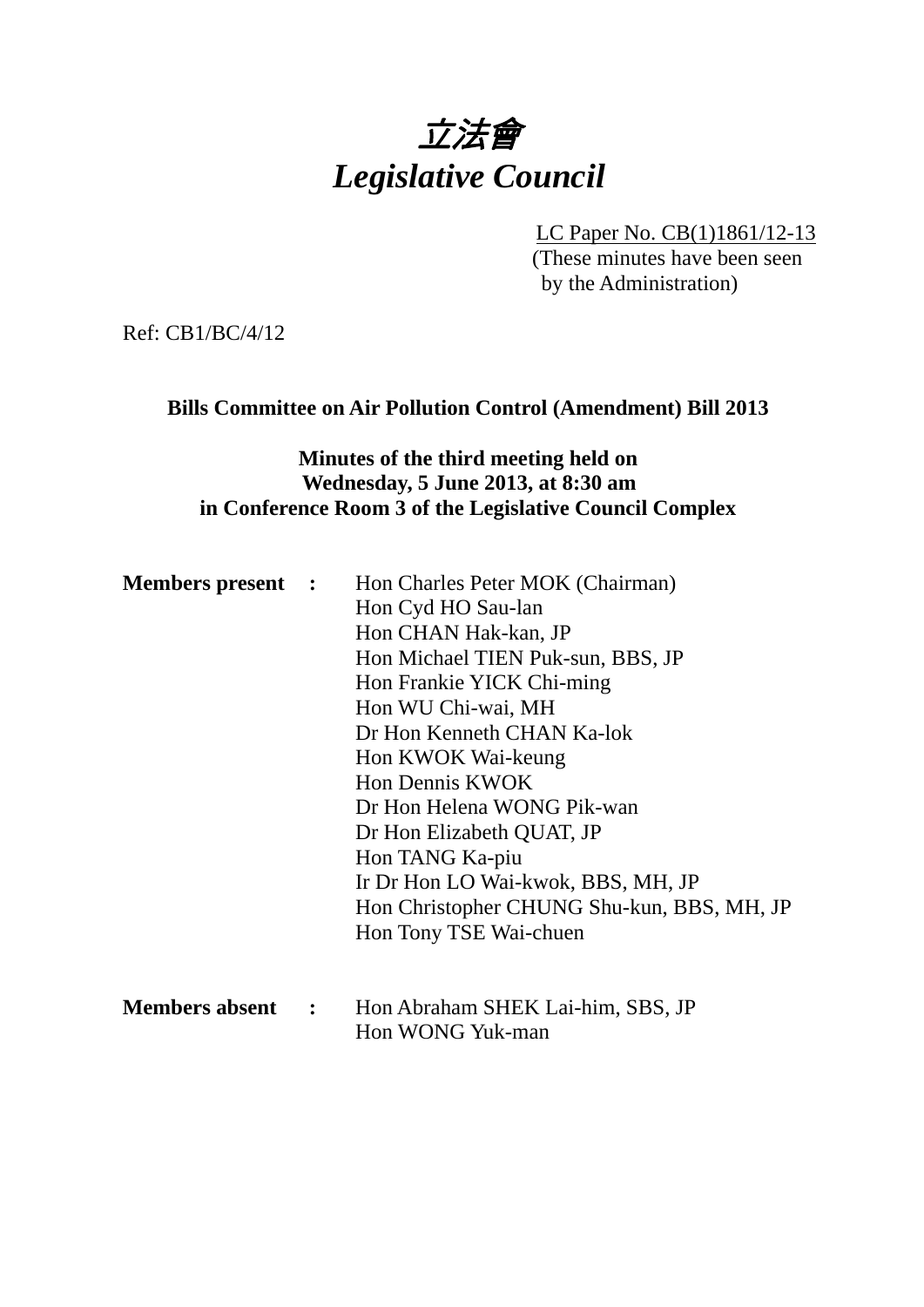|               | <b>Public Officers</b><br>$\ddot{\cdot}$    | <b>Agenda item I</b>                                                                                                                                         |  |  |
|---------------|---------------------------------------------|--------------------------------------------------------------------------------------------------------------------------------------------------------------|--|--|
|               | attending                                   | Ms Christine LOH Kung-wai, JP<br><b>Under Secretary for Environment</b>                                                                                      |  |  |
|               |                                             | Mr Andrew LAI Chi-wah, JP<br>Deputy Director of Environmental Protection (3)<br><b>Environmental Protection Department</b>                                   |  |  |
|               |                                             | Mr PANG Sik-wing<br><b>Principal Environmental Protection Officer</b><br>(Air Policy)<br><b>Environmental Protection Department</b>                          |  |  |
|               |                                             | Ms Selina LAU Suet-ching<br><b>Senior Government Counsel</b><br>Department of Justice                                                                        |  |  |
|               | <b>Clerk in attendance:</b>                 | Ms Sophie LAU<br>Chief Council Secretary (1)2                                                                                                                |  |  |
|               | <b>Staff in attendance:</b>                 | Miss Evelyn LEE<br><b>Assistant Legal Adviser 10</b>                                                                                                         |  |  |
|               |                                             | Ms Macy NG<br>Senior Council Secretary (1)2                                                                                                                  |  |  |
|               |                                             | Ms Emily LIU<br>Legislative Assistant (1)2                                                                                                                   |  |  |
| <u>Action</u> | I<br><b>Meeting with the Administration</b> | $(LC$ Paper No. $CB(1)1055/12-13(01)$ - List of follow-up<br>actions<br>arising from the meeting on 16                                                       |  |  |
|               | LC Paper No. $CB(1)1055/12-13(02)$          | April 2013<br>- Administration's response to<br>issues raised at the meeting on                                                                              |  |  |
|               | $(03)$ and $(05)$                           | 16 April 2013 (Part 1)<br>LC Papers Nos. CB(1)1055/12-13 - Administration's response to<br>issues raised at the meeting on<br>16 April 2013 (Part 2 and Part |  |  |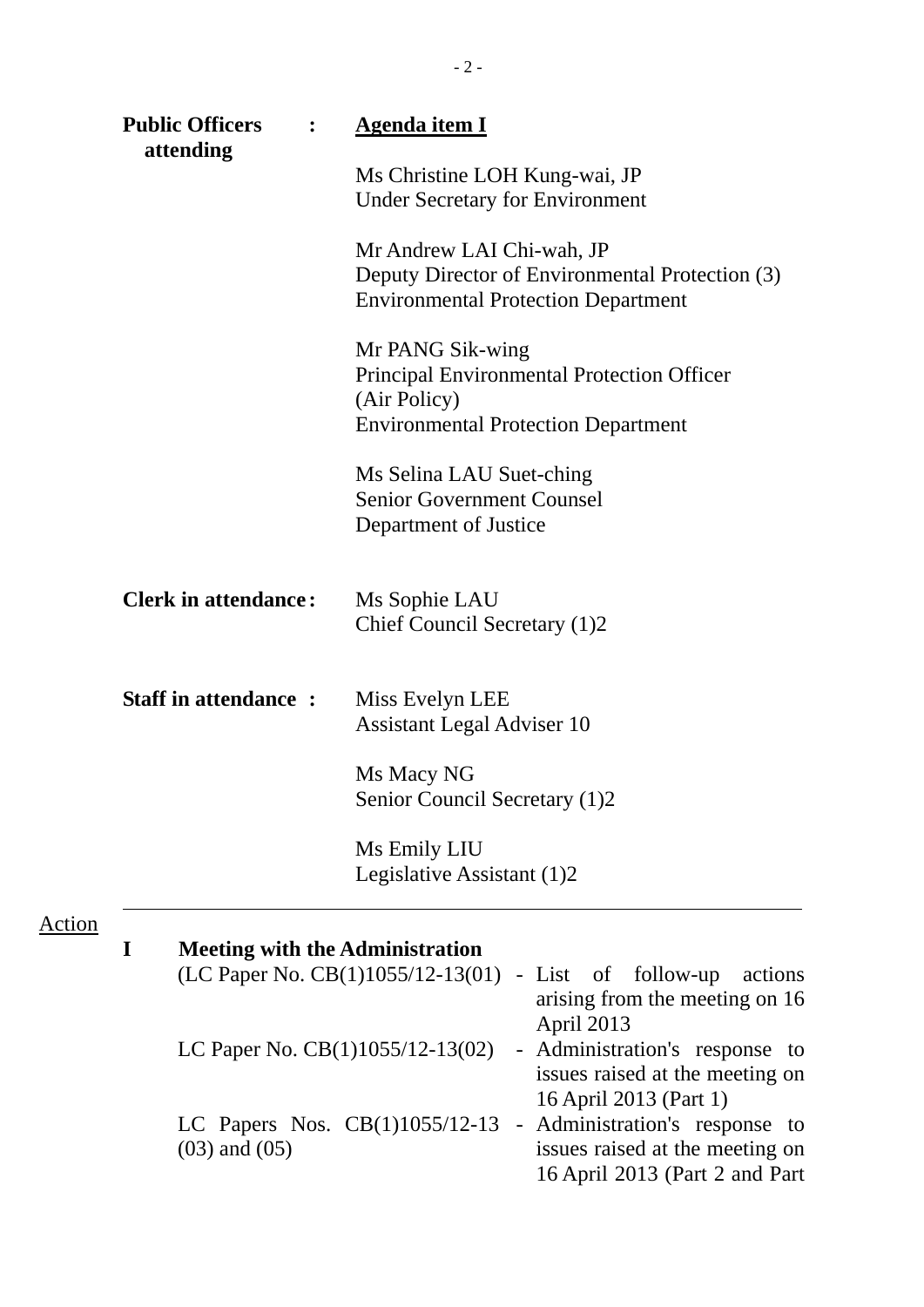|                                    | 3)                              |
|------------------------------------|---------------------------------|
| LC Paper No. CB(1)1202/12-13(01)   | - List of follow-up actions     |
|                                    | arising from the meeting on 25  |
|                                    | May 2013                        |
| LC Paper No. $CB(1)1202/12-13(02)$ | - Administration's response to  |
|                                    | issues raised at the meeting on |
|                                    | 25 May 2013                     |
| LC Paper No. CB(3)364/12-13        | - The Bill                      |
| File Ref: EP CR 9/150/34           | - The Legislative Council Brief |
|                                    | issued by the Environment       |
|                                    | Bureau and Environmental        |
|                                    | <b>Protection Department</b>    |
| LC Paper No. CB(1)851/12-13(02)    | - Marked-up copy of the Bill    |
|                                    | prepared by the Legal Service   |
|                                    | Division                        |
| LC Paper No. CB(1)1055/12-13(04)   | - Letter dated 22 May 2013      |
|                                    | from Hon TANG Ka-piu on         |
|                                    | the impact of the Bill on the   |
|                                    | control of vehicle emissions)   |
|                                    |                                 |

The Bills Committee deliberated (index of proceedings attached at **Annex**).

2. The Administration briefed members on the papers which set out the Administration's response to the issues raised by members at the meeting on 25 May 2013.

Follow-up actions required of the Administration

Admin 3. To facilitate further discussion on the Bill, the Administration was requested to provide the following information –

- (a) A list of factors that the Secretary for the Environment would or should take into account in deciding whether to adjust any of the Air Quality Objectives after a review had been conducted at least once in every five years in the future. Further, in making the decision, whether "public health" would be treated as a factor of paramount importance. If the answer was in the affirmative, an illustration on how such treatment was reflected by the wordings in the Bill.
- (b) Whether any air pollutant would be emitted from display of fireworks and if the answer was in the affirmative, what the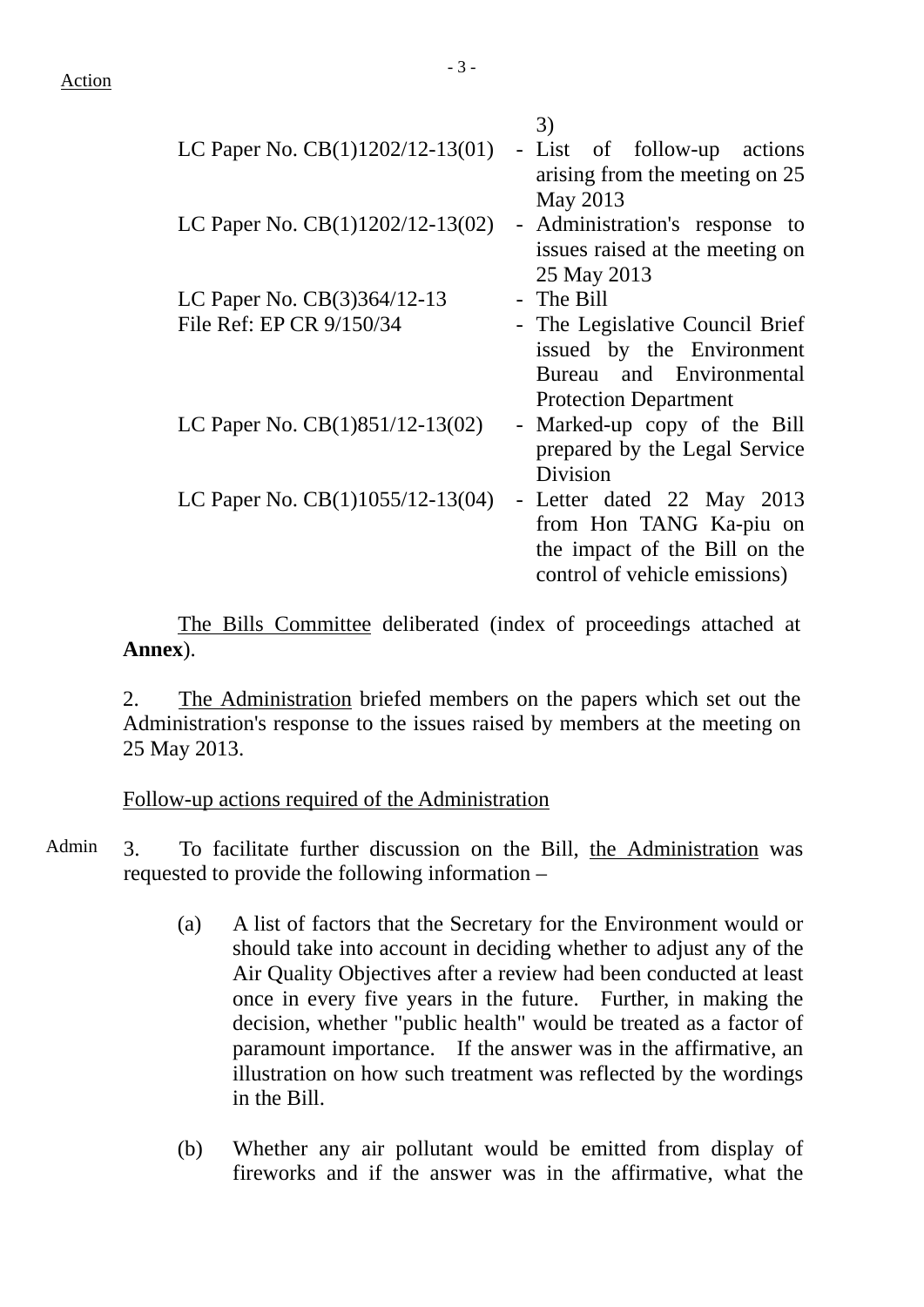pollutants were and how they would affect the health of the public.

(c) The number of government vehicles which were Euro II, Euro III, Euro IV and Euro V vehicles, electric vehicles, and hybrid vehicles; the Administration's schedule of replacing those Euro II and Euro III vehicles and how those vehicles would be disposed of.

Date of next meeting

4. Members noted that the next meeting would be held on 10 June 2013.

## **III Any other business**

5. There being no other business, the meeting ended at 10:30 am.

Council Business Division 1 Legislative Council Secretariat 4 October 2013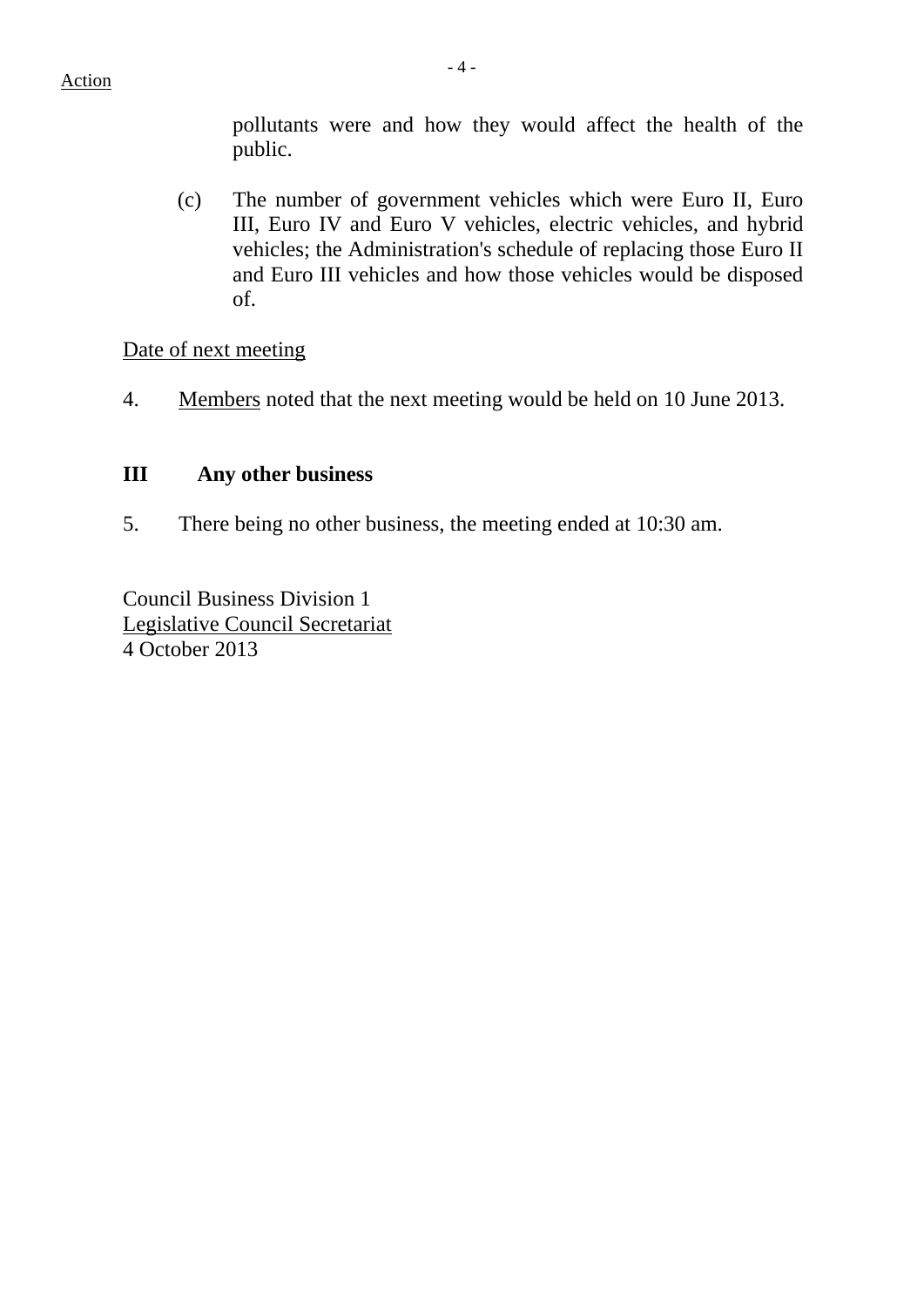#### **Annex**

## **Proceedings of the third meeting of the Bills Committee on Air Pollution Control (Amendment) Bill 2013 on Wednesday, 5 June 2013, at 8:30 am in Conference Room 3 of the Legislative Council Complex**

| <b>Time</b><br>marker | <b>Speaker</b>                                         | Subject(s)                                                                                                                                                                                                                                                                                                                                                                                                                                                                                                                                                                                                                                                                                                                                              | <b>Action required</b> |
|-----------------------|--------------------------------------------------------|---------------------------------------------------------------------------------------------------------------------------------------------------------------------------------------------------------------------------------------------------------------------------------------------------------------------------------------------------------------------------------------------------------------------------------------------------------------------------------------------------------------------------------------------------------------------------------------------------------------------------------------------------------------------------------------------------------------------------------------------------------|------------------------|
|                       | Agenda item I - Meeting with the Administration        |                                                                                                                                                                                                                                                                                                                                                                                                                                                                                                                                                                                                                                                                                                                                                         |                        |
| 002104                | $ 001013 - C$ hairman<br>Administration                | Opening remarks<br>Administration's briefing<br>Due to a lack of quorum, the Chairman<br>suspended the meeting for five minutes.<br>Administration's briefing                                                                                                                                                                                                                                                                                                                                                                                                                                                                                                                                                                                           |                        |
| 002434                | $002105$ – Chairman<br>Administration                  | Briefing by the Administration on its response<br>to issues raised at the meeting on 25 May 2013<br>(LC Paper No. CB(1)1202/12-13(02))                                                                                                                                                                                                                                                                                                                                                                                                                                                                                                                                                                                                                  |                        |
| 003209                | $002435$ – Chairman<br>Mr WU Chi-wai<br>Administration | Discussion on whether there was a need to<br>stipulate the word "public health" in the<br>proposed section $7A(2)(a)\&(b)$ of the Air<br>Pollution Control (Amendment) Bill 2013 ("the<br>Bill").                                                                                                                                                                                                                                                                                                                                                                                                                                                                                                                                                       |                        |
| 004219                | 003210 - Chairman<br>Mr Dennis KWOK<br>Administration  | Mr KWOK's suggestion that there was a need to<br>replace the word "public interest" with the word<br>"public health" in the proposed section<br>$7A(2)(a)$ &(b) of the Bill to tie in with the<br>considerations and wording under section<br>the<br>Environmental<br>10(2)(c)<br>of<br>Impact<br>Assessment Ordinance (Cap. 499) ("EIAO") in<br>respect of the issue of environmental permit<br>("EP").<br>The Administration advised that the focus on<br>"public interest" in the review of AQOs in the<br>Bill was consistent with the advice of the World<br>Health Organization ("WHO") in "WHO Air<br>Quality Guidelines Global Update 2005" that<br>the standards set in each country would vary<br>according to country-specific<br>approaches |                        |
|                       |                                                        | toward balancing risks to health, technological<br>feasibility, economic considerations, and other<br>political and social factors.<br>In respect of<br>EIAO, the Director of Environmental Protection<br>also needed to consider a basket of factors<br>before issuing EPs, and public health was one<br>of the major factors which would be taken into<br>account.                                                                                                                                                                                                                                                                                                                                                                                    |                        |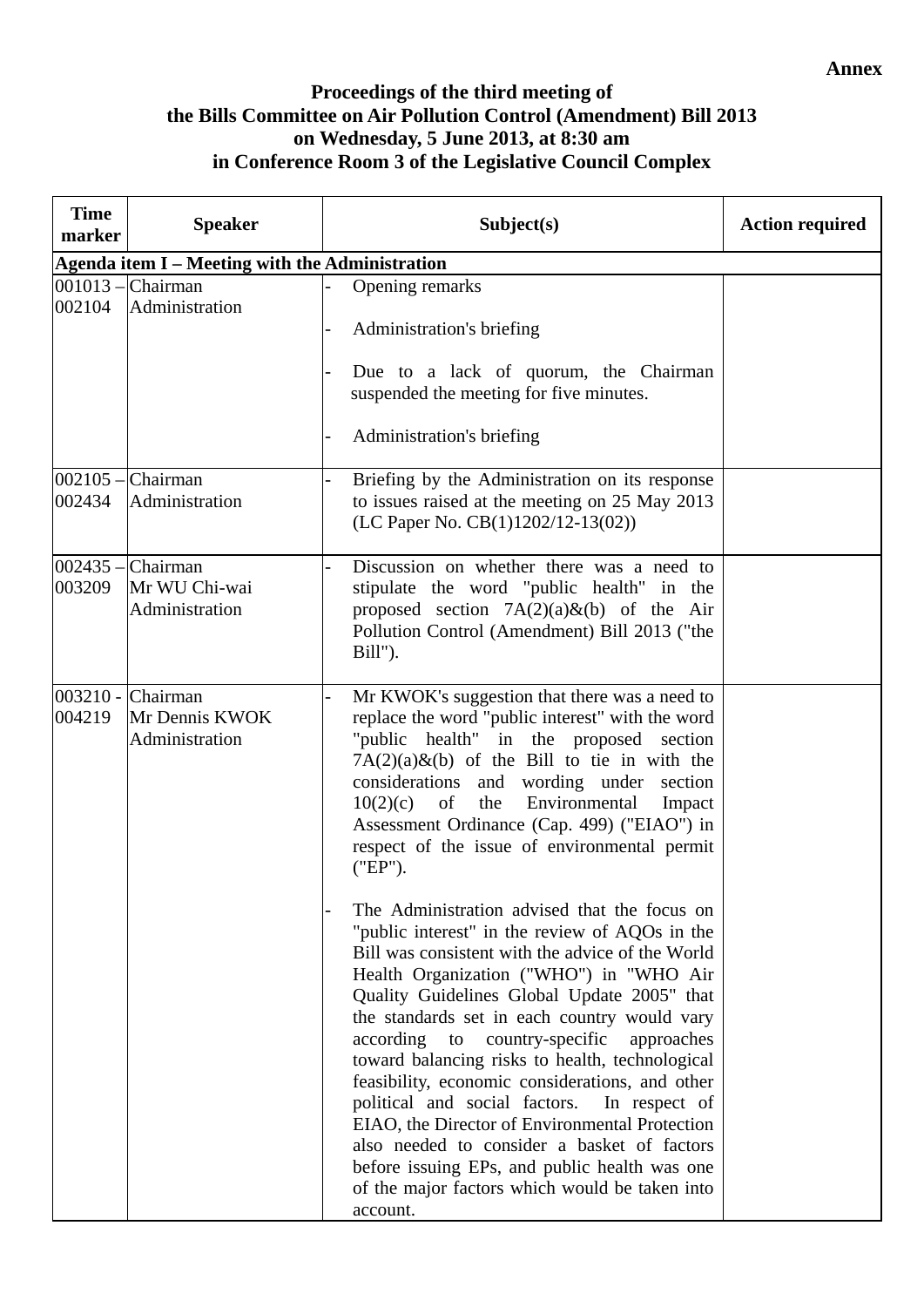| <b>Time</b><br>marker | <b>Speaker</b>                                                                                                        | Subject(s)                                                                                                                                                                                                                                                                                                                                                                                                                                                                                                                                                                                                                                                                                                                                                                                                                                                             | <b>Action required</b>                      |
|-----------------------|-----------------------------------------------------------------------------------------------------------------------|------------------------------------------------------------------------------------------------------------------------------------------------------------------------------------------------------------------------------------------------------------------------------------------------------------------------------------------------------------------------------------------------------------------------------------------------------------------------------------------------------------------------------------------------------------------------------------------------------------------------------------------------------------------------------------------------------------------------------------------------------------------------------------------------------------------------------------------------------------------------|---------------------------------------------|
| $004220 -$<br>004613  | Chairman<br>Mr TANG Ka-piu<br>Administration                                                                          | Discussion on the timetable of setting up the<br>two new general air quality monitoring stations<br>("AQMSs"); and the appropriateness of the<br>locations and height for setting up AQMSs.                                                                                                                                                                                                                                                                                                                                                                                                                                                                                                                                                                                                                                                                            |                                             |
| $004614 -$<br>005208  | Chairman<br>Mr Christopher CHUNG<br>Administration                                                                    | Mr CHUNG's opinion that it would be more<br>appropriate to use the word "public interest" in<br>the proposed section $7A(2)(a)\&(b)$ of the Bill as<br>the meaning of the word "public health" was<br>more confined.<br>Mr CHUNG's view that the Air Pollution<br>Control Ordinance (Cap. 311) ("APCO") should<br>govern<br>objectionable<br>odour<br>also<br>and<br>temperature of air emission.<br>The Administration advised that Section $10(1)$<br>and (2) of the APCO provided that the<br>Environmental Protection Department ("EPD")<br>could give an air pollution abatement notice if<br>the emission of air pollutants from a polluting<br>process was causing nuisance and health hazard<br>or contributing to air pollution. In addition,<br>Food and Environmental Hygiene Department<br>would also handle nuisance arising from<br>emission of hot air. |                                             |
| $005209 -$<br>010610  | Chairman<br>Dr Helena WONG<br>Administration<br>Mr CHAN Hak-kan<br>Mr Frankie YICK<br>Mr WU Chi-wai<br>Mr Dennis KWOK | Discussion on whether "public health" should<br>be treated as a factor of paramount importance<br>which would be considered by the Secretary for<br>the Environment in deciding whether to adjust<br>any of the Air Quality Objectives ("AQOs") and<br>how this should be reflected by the wording in<br>the Bill.<br>The Administration's advice that "public health"   Administration to<br>an important factor,<br>among other provide<br>was<br>considerations, that the Government needed to<br>take into account when performing and response<br>exercising the functions, duties and powers,<br>including the establishment of AQOs, under the<br>APCO. It would provide a written response to<br>elaborate its position after the meeting.                                                                                                                     | information/<br>(paragraph 3 of<br>minutes) |
| $010611 -$<br>010858  | Chairman<br>Mr Dennis KWOK<br>Administration                                                                          | Discussion on the considerations of the<br>Administration to repeal the power of the<br>Secretary for the Environment to promulgate<br>AQOs in a technical memorandum in the Bill.                                                                                                                                                                                                                                                                                                                                                                                                                                                                                                                                                                                                                                                                                     |                                             |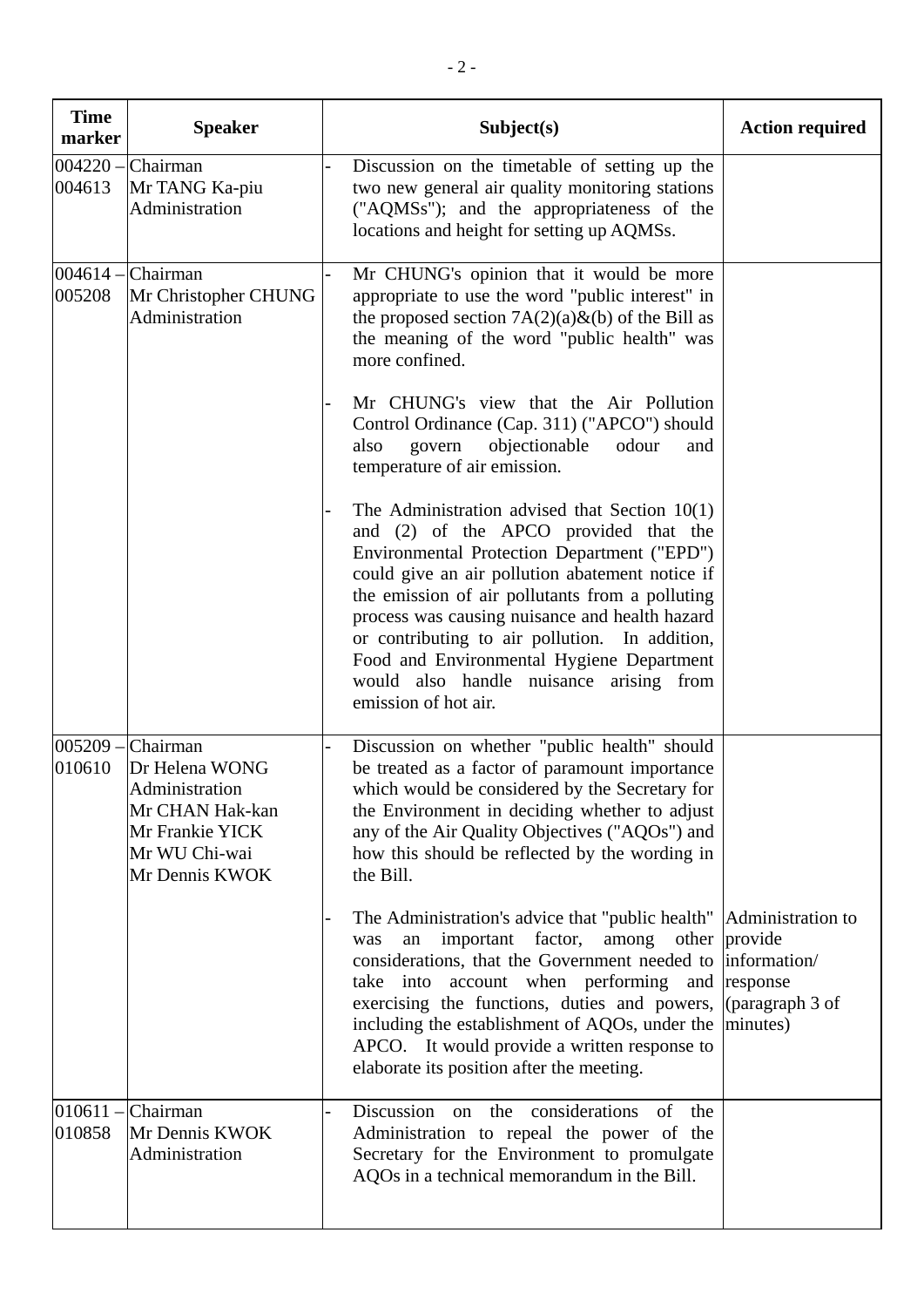| <b>Time</b><br>marker | <b>Speaker</b>                                          | Subject(s)                                                                                                                                                                                                                                                                                                                                                                                                                                                        | <b>Action required</b>                                             |
|-----------------------|---------------------------------------------------------|-------------------------------------------------------------------------------------------------------------------------------------------------------------------------------------------------------------------------------------------------------------------------------------------------------------------------------------------------------------------------------------------------------------------------------------------------------------------|--------------------------------------------------------------------|
| $010859 -$<br>011107  | Chairman<br>Mr TANG Ka-piu                              | Mr TANG's concern that the Environmental<br>Impact Assessment ("EIA")<br>of<br>ongoing<br>infrastructure projects might be subject to legal<br>challenge if the word "public interest" was<br>replaced by "public health". He considered<br>that the word of "public interest" should be<br>adopted as it would have covered the meaning<br>of "public health".                                                                                                   |                                                                    |
| 011923                | $011108$ – Chairman<br>Administration<br>Mr Tony TSE    | Discussion on the transitional arrangement for<br>infrastructure<br>ongoing<br>projects<br>and<br>the<br>possibility that applicants for EIA might<br>manipulate such an arrangement.                                                                                                                                                                                                                                                                             |                                                                    |
| 012039                | $011924$ – Chairman<br>Mr Dennis KWOK<br>Administration | In response to Mr KWOK, the Administration<br>confirmed that EIA conducted for the project<br>"Expansion of Hong Kong International Airport<br>into a Three-Runway System" would follow the<br>standard of the new AQOs.                                                                                                                                                                                                                                          |                                                                    |
| 012816                | $012040$ – Chairman<br>Mr WU Chi-wai<br>Administration  | Discussion on the representativeness of the<br>locations of the three roadside AQMSs.                                                                                                                                                                                                                                                                                                                                                                             |                                                                    |
| 013613                | $012817$ - Chairman<br>Ms Cyd HO<br>Administration      | Discussion on the need to review the accuracy<br>EIA<br>upon the<br>completion<br>of<br>of<br>the<br>infrastructure projects with a view to improving<br>the methodology for conducting EIA.                                                                                                                                                                                                                                                                      |                                                                    |
| 013614 -<br>013951    | Chairman<br>Mr WU Chi-wai<br>Administration             | Discussion on the measurement of and<br>measures to control air emission by mega cruise<br>ships.                                                                                                                                                                                                                                                                                                                                                                 |                                                                    |
| 013952<br>014434      | Chairman<br>Ms Cyd HO<br>Administration                 | Discussion on the assistance provided by EPD<br>to organizers of major sports competitions in<br>respect of information on air quality index and<br>related health risks.                                                                                                                                                                                                                                                                                         |                                                                    |
| 014435<br>015006      | Chairman<br>Dr Helena WONG<br>Administration            | Dr WONG's request of the Administration to Administration to<br>explain whether any air pollutant was emitted<br>from display of fireworks and if the answer was<br>in the affirmative, what the pollutants were and<br>how the pollutants would affect the health of the<br>public.<br>The Administration advised that a relevant<br>question was raised at the Council meeting<br>recently and agreed to provide the relevant<br>information after the meeting. | provide<br>information/<br>response<br>(paragraph 3 of<br>minutes) |